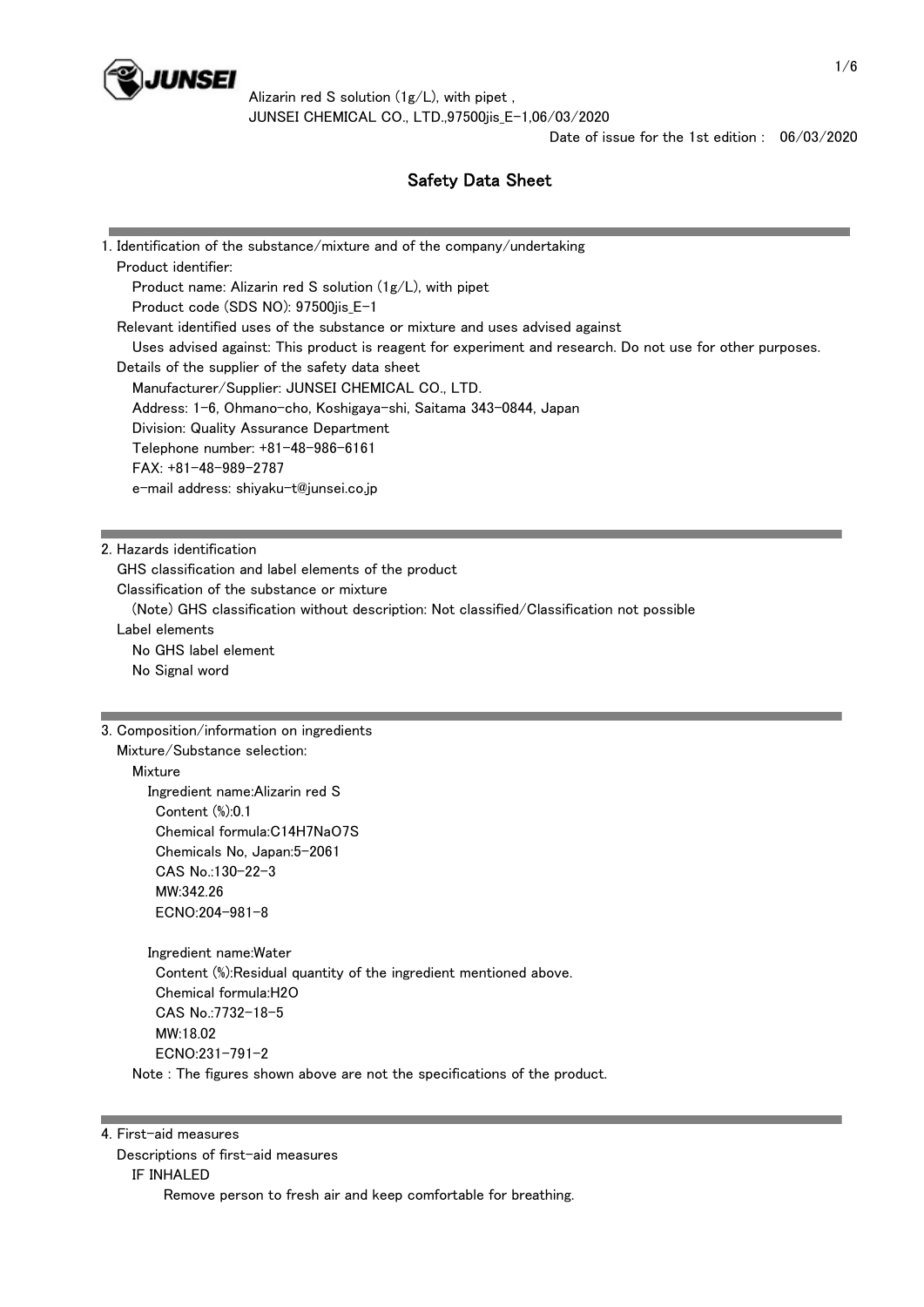

Alizarin red S solution (1g/L), with pipet ,

JUNSEI CHEMICAL CO., LTD.,97500jis\_E-1,06/03/2020

Call a POISON CENTER or doctor/physician if you feel unwell.

#### IF ON SKIN (or hair)

Take off immediately all contaminated clothing. Rinse skin with water/shower.

If skin irritation or rash occurs: Get medical advice/attention.

## IF IN EYES

Rinse cautiously with water for several minutes. Remove contact lenses, if present and easy

to do. Continue rinsing.

If eye irritation persists: Get medical advice/attention.

## IF SWALLOWED

Rinse mouth.

Call a POISON CENTER or doctor/physician if you feel unwell.

#### 5. Fire-fighting measures

#### Extinguishing media

Suitable extinguishing media

Use appropriate extinguishing media suitable for surrounding facilities.

The product is non-flammable.

Unsuitable extinguishing media data is not available.

Specific hazards arising from the substance or mixture

Containers may explode when heated.

Fire may produce irritating, corrosive and/or toxic gases.

Advice for firefighters

Specific fire-fighting measures

Evacuate non-essential personnel to safe area.

Special protective equipment and precautions for fire-fighters

Wear fire/flame resistant/retardant clothing.

Wear protective gloves/protective clothing/eye protection/face protection.

 Firefighters should wear self-contained breathing apparatus with full face peace operated positive pressure mode.

#### 6. Accidental release measures

Personnel precautions, protective equipment and emergency procedures

Ventilate area until material pick up is complete.

Wear proper protective equipment.

Environmental precautions

Avoid release to headsprings, rivers, lakes, ocean and groundwater.

Methods and materials for containment and cleaning up

Absorb spill with inert material (dry sand, earth, et al), then place in a chemical waste container.

Preventive measures for secondary accident

Collect spillage.

#### 7. Handling and storage

Precautions for safe handling

Preventive measures

(Exposure Control for handling personnel)

Avoid breathing dust/fume/gas/mist/vapors/spray.

(Protective measures against fire and explosion)

Keep away from heat/sparks/open flames/hot surfaces. - No smoking.

(Exhaust/ventilator)

Exhaust/ventilator should be available.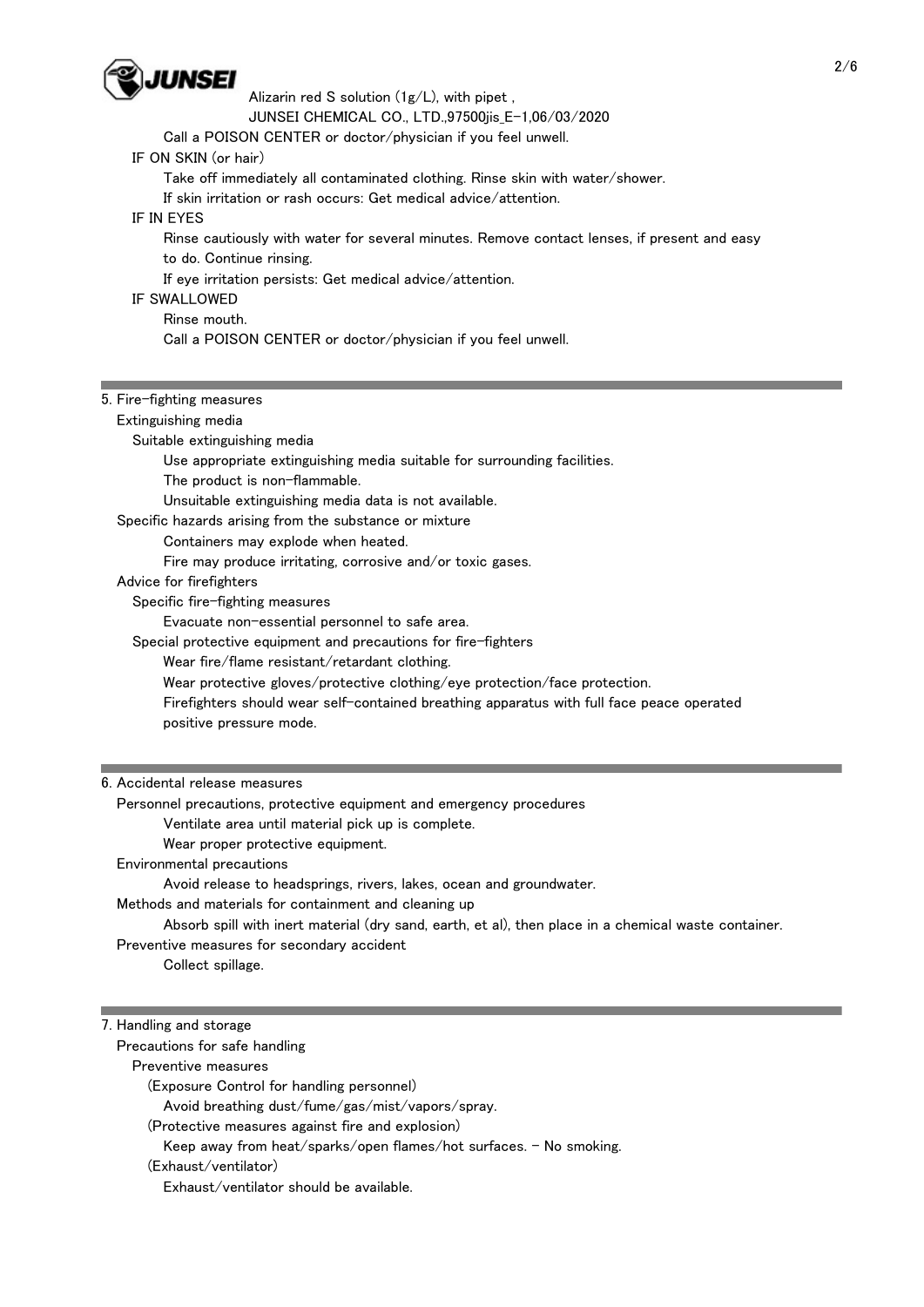

Alizarin red S solution (1g/L), with pipet ,

JUNSEI CHEMICAL CO., LTD.,97500jis\_E-1,06/03/2020

(Safety treatments)

Avoid contact with skin.

Avoid contact with eyes.

Safety Measures

Wear protective gloves, protective clothing or face protection.

Use personal protective equipment as required.

When using do not eat, drink or smoke.

Any incompatibilities data is not available.

Storage

 Conditions for safe storage Store in a well-ventilated place. Keep container tightly closed. Keep cool. Protect from sunlight.

Container and packaging materials for safe handling data is not available.

8. Exposure controls/personal protection

Control parameters

Control value in MHLW is not available.

Adopted value

Adopted value in JSOH is not available.

Adopted value in ACGIH is not available.

OSHA-PEL value is not available.

NIOSH-REL value is not available.

Exposure controls

Appropriate engineering controls

Do not use in areas without adequate ventilation.

Eye wash station should be available.

Washing facilities should be available.

Individual protection measures

## Respiratory protection

Wear respiratory protection.

## Hand protection

Wear protective gloves. Recommended material(s): neoprene, nitrile, butyl rubber, viton, PVC,

impermeable or chemical resistant rubber

Consult with your glove and/or personnel equipment manufacturer for selection of

appropriate compatible materials.

## Eye protection

Wear safety glasses with side-shields.

Wear eye/face protection.

Skin and body protection

Wear impervious clothing and boots in case of repeated or prolonged treatment.

## 9. Physical and Chemical Properties

Information on basic physical and chemical properties

Physical state: Liquid

Color: Orange

Odor data is not available.

Odor threshold data is not available.

pH data is not available.

Boiling point or initial boiling point data is not available.

Boiling range data is not available.

Evaporation rate data is not available.

Melting point/Freezing point data is not available.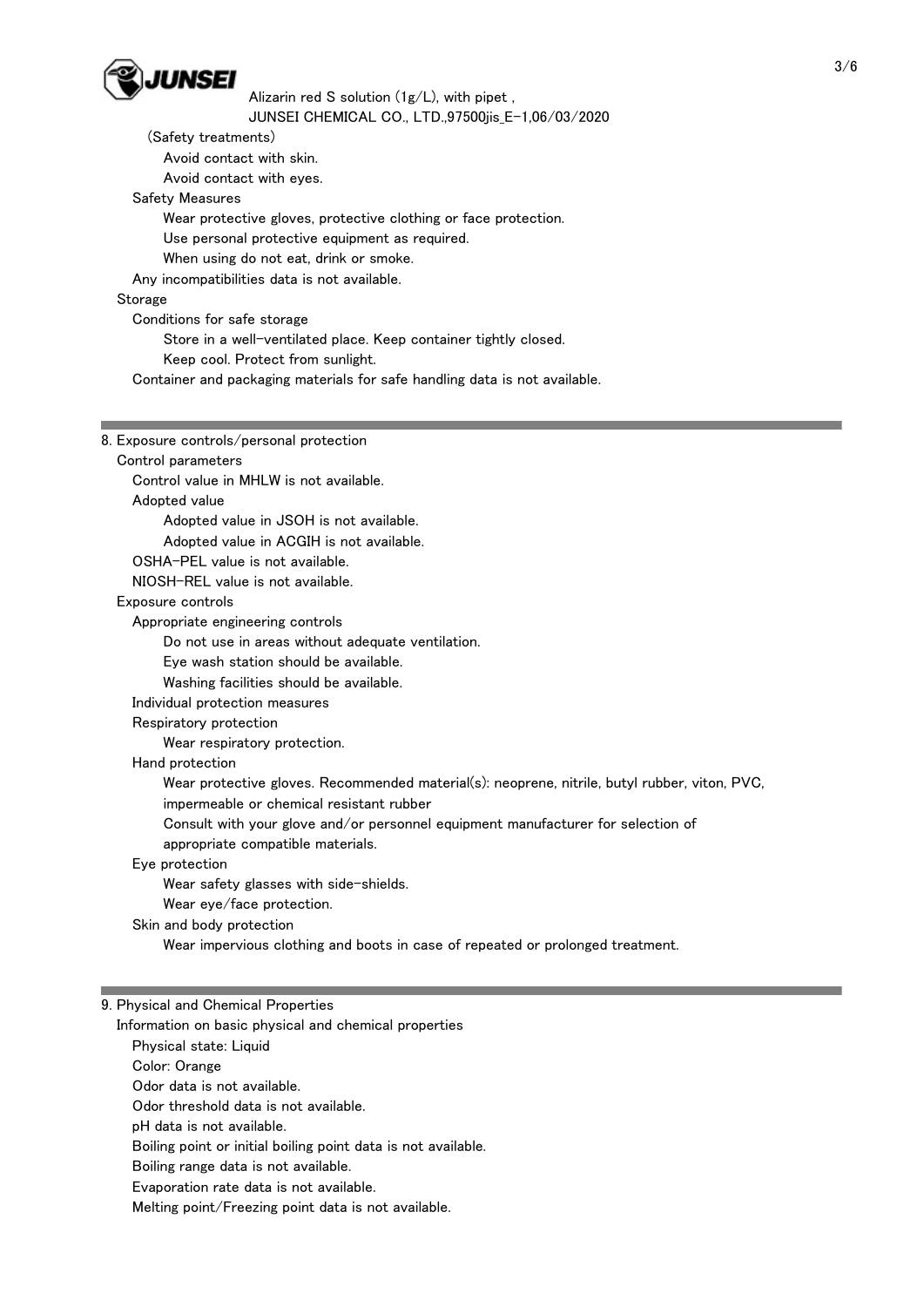

 Decomposition temperature data is not available. Self-Accelerating Decomposition Temperature/SADT data is not available. Flammability (gases, liquids and solids) data is not available. Flash point data is not available. Auto-ignition temperature data is not available. Critical temperature data is not available. Lower and upper explosion limit/flammability limit data is not available. Vapor pressure data is not available. Vapor density data is not available. VOC data is not available. Relative vapor density (Air=1) data is not available. Relative density of the Vapor/air - mixture at  $20^{\circ}C$  (Air = 1) data is not available. Density and/or relative density data is not available. Dynamic viscosity data is not available. Kinematic viscosity data is not available. Solubility: Solubility in water: Miscible Solubility in solvent data is not available. n-Octanol/water partition coefficient data is not available. No Particle characteristics data is not available.

10. Stability and Reactivity

Reactivity data is not available.

Chemical stability

Stable under normal storage/handling conditions.

Possibility of hazardous reactions data is not available.

Conditions to avoid

Heat.

Incompatible materials data is not available.

Hazardous decomposition products

Carbon oxides, Sulfur oxides, Sodium oxides

11. Toxicological Information

Information on toxicological effects

Acute toxicity data is not available.

Irritant properties

Skin corrosion/irritation data is not available.

Serious eye damage/irritation data is not available.

Allergenic and sensitizing effects data is not available.

Mutagenic effects data is not available.

Carcinogenic effects data is not available.

Reproductive toxicity data is not available.

STOT

STOT-single exposure data is not available.

STOT-repeated exposure data is not available.

Aspiration hazard data is not available.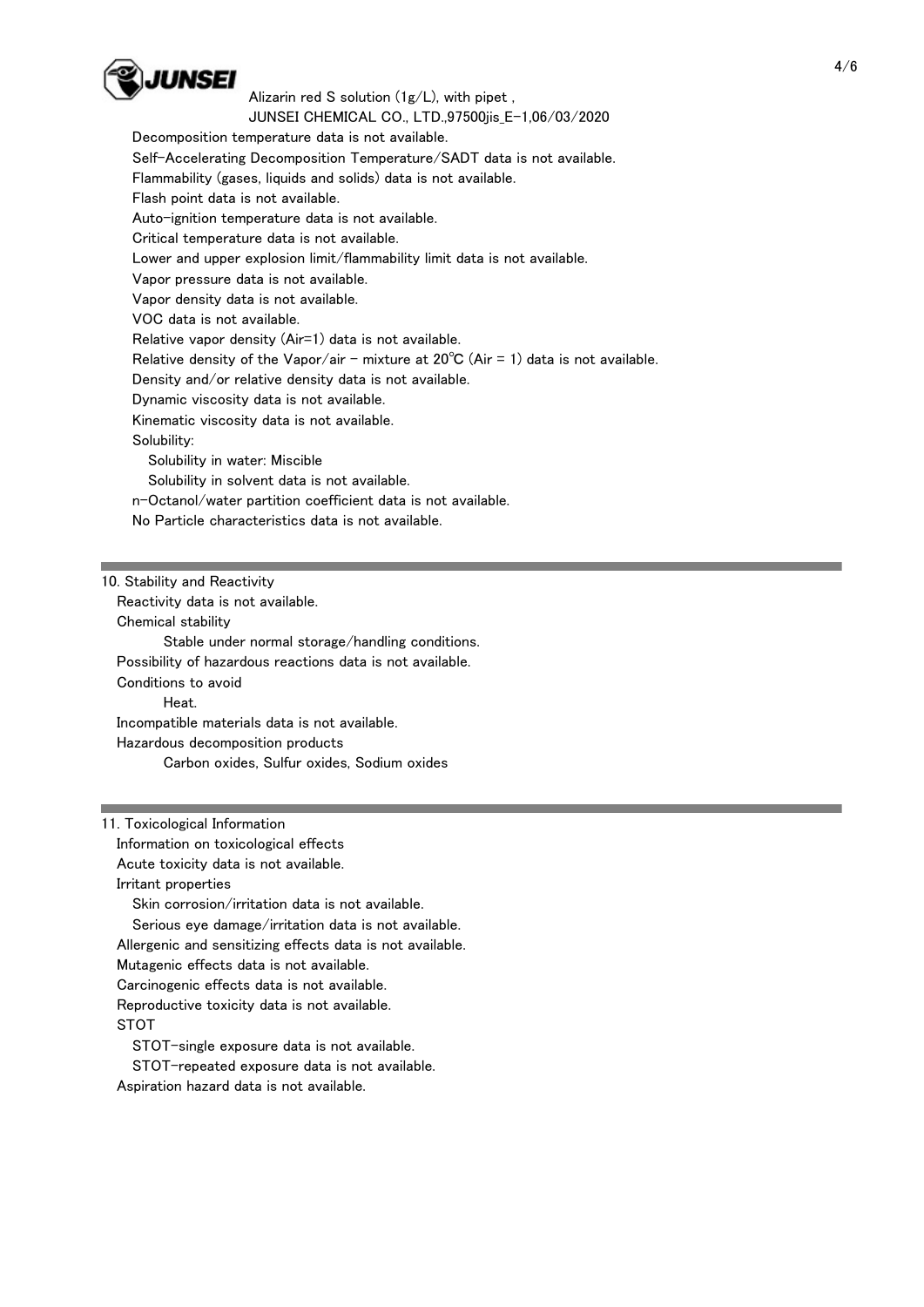

| 12. Ecological Information                                                                                                                                                   |  |
|------------------------------------------------------------------------------------------------------------------------------------------------------------------------------|--|
| Ecotoxicity data is not available.                                                                                                                                           |  |
| Persistence and degradability data is not available.                                                                                                                         |  |
| Bioaccumulative potential data is not available.                                                                                                                             |  |
| Mobility in soil data is not available.                                                                                                                                      |  |
| Ozone depleting chemical data is not available.                                                                                                                              |  |
|                                                                                                                                                                              |  |
|                                                                                                                                                                              |  |
| 13. Disposal considerations                                                                                                                                                  |  |
| Description of waste residues and information on their safe handling and methods of disposal,                                                                                |  |
| including the disposal of any contaminated packaging                                                                                                                         |  |
| Waste treatment methods                                                                                                                                                      |  |
| Dispose of contents/container in accordance with local/national regulation.                                                                                                  |  |
|                                                                                                                                                                              |  |
| 14. Transport Information                                                                                                                                                    |  |
| Not applicable to UN No., UN CLASS                                                                                                                                           |  |
| Environmental hazards                                                                                                                                                        |  |
| MARPOL Annex III - Prevention of pollution by harmful substances                                                                                                             |  |
| Marine pollutants (yes/no) : no                                                                                                                                              |  |
|                                                                                                                                                                              |  |
| 15. Regulatory Information                                                                                                                                                   |  |
| Safety, health and environmental regulations/legislation specific for the substance or mixture                                                                               |  |
| Environmental hazards                                                                                                                                                        |  |
| US major regulations                                                                                                                                                         |  |
| Chemicals listed in TSCA Inventory                                                                                                                                           |  |
| Alizarin red S; Water                                                                                                                                                        |  |
| Other regulatory information                                                                                                                                                 |  |
| We are not able to check up the regulatory information with regard to the substances in<br>your country or region, therefore, we request this matter would be filled by your |  |
| responsibility.                                                                                                                                                              |  |
| Regulatory information with regard to this substance in your country or in your region<br>should be examined by your own responsibility.                                     |  |
| Ensure this material in compliance with federal requirements and ensure conformity to local<br>regulations.                                                                  |  |
| Regulatory information in this section are limited to intentional ingredient(s), but does                                                                                    |  |
| not contain information on non-intentional ingredients or impurities which are not informed                                                                                  |  |
| by supplier(s).                                                                                                                                                              |  |
|                                                                                                                                                                              |  |
|                                                                                                                                                                              |  |
| 16. Other information                                                                                                                                                        |  |
| Reference Book                                                                                                                                                               |  |
| Globally Harmonized System of classification and labelling of chemicals, (6th ed., 2015), UN                                                                                 |  |
| Recommendations on the TRANSPORT OF DANGEROUS GOODS 20th edit., 2017 UN                                                                                                      |  |
| IMDG Code, 2018 Edition (Incorporating Amendment 39-18)                                                                                                                      |  |
| IATA Dangerous Goods Regulations (60th Edition) 2019                                                                                                                         |  |

Classification, labelling and packaging of substances and mixtures (table3-1 ECNO6182012)

2016 EMERGENCY RESPONSE GUIDEBOOK (US DOT)

2019 TLVs and BEIs. (ACGIH)

http://monographs.iarc.fr/ENG/Classification/index.php

JIS Z 7253 : 2019

JIS Z 7252 : 2019